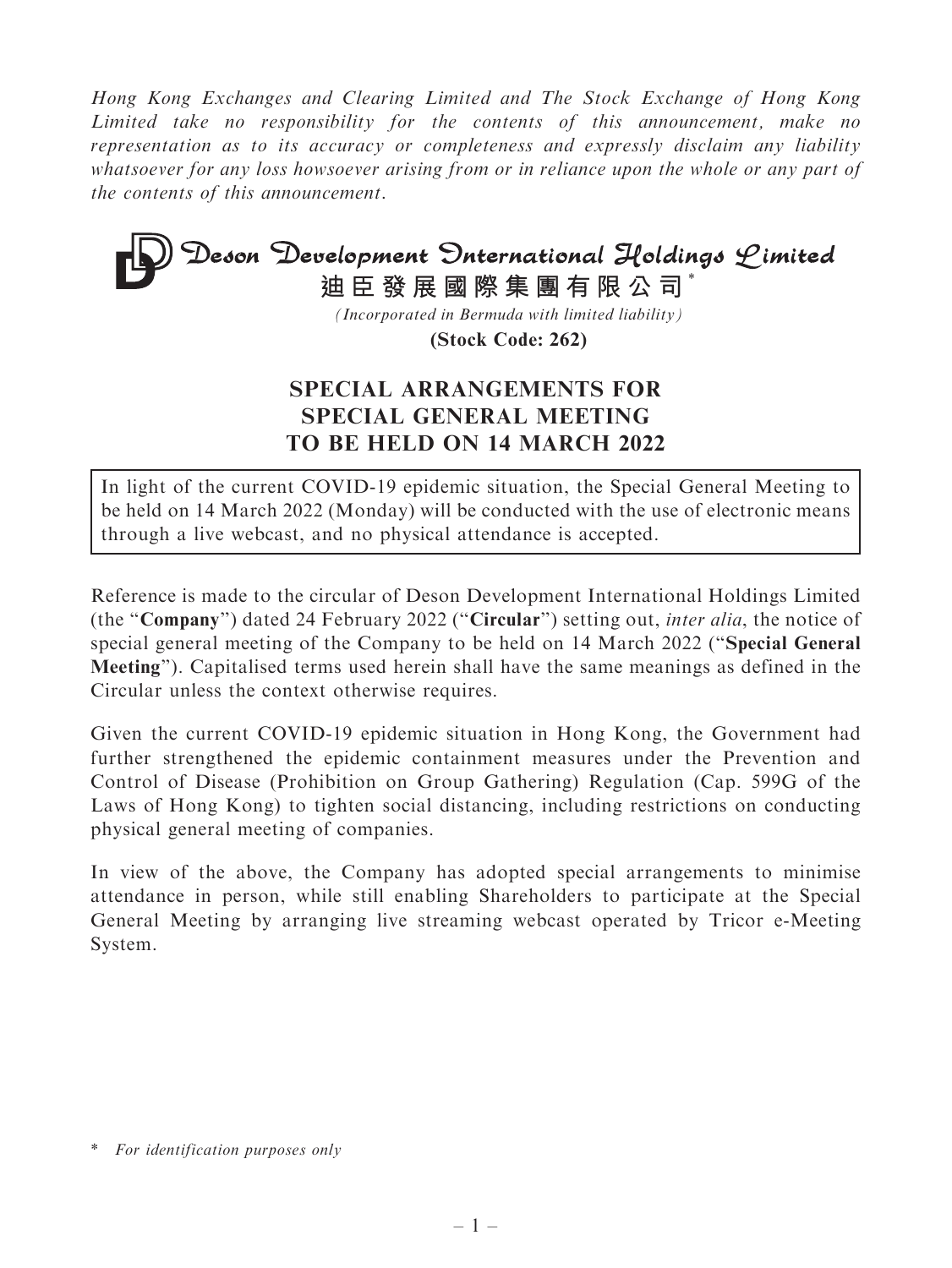Amendments are now made to the relevant sections in the Circular as follows:

# A. SUMMARY INFORMATION (THIS SECTION SUPERSEDES THE MAIN CONTENT OF THE CIRCULAR)

''A notice convening the special general meeting of the Company to be held at 11th Floor, Nanyang Plaza, 57 Hung To Road, Kwun Tong, Kowloon, Hong Kong on Monday, 14 March 2022 at 11:00 a.m. or any adjourned meeting hereof to approve matters referred to in this circular is set out in Appendix to this circular.

In light of the continuing risks posed by COVID-19 pandemic, the Company has adopted special arrangements in respect of the Special General Meeting following the Government's guidelines. The Company strongly encourages Shareholders to exercise their rights by appointing the Chairman of the Special General Meeting as their proxy to vote according to their indicated voting instructions and viewing a live streaming webcast of the Special General Meeting. Shareholders (other than those who are required to attend the Special General Meeting physically to form a quorate meeting) will NOT be able to attend in person, but may view and listen to the Special General Meeting and submit questions online.

To vote at the Special General Meeting, you should complete and return the proxy form, appointing the Chairman of the Special General Meeting as your proxy, to the Company's branch share registrar and transfer office in Hong Kong (the ''Share Registrar''), Tricor Tengis Limited, at Level 54, Hopewell Centre, 183 Queen's Road East, Hong Kong as soon as possible, but in any event not less than 48 hours before the time of the Special General Meeting (i.e. before 11: 00 a.m. on Saturday, 12 March 2022) or any adjournment thereof (as the case may be). The form of proxy can be downloaded from the websites of the Company (www.deson.com) or the Stock Exchange (www.hkexnews.hk). No gifts will be distributed and no refreshments will be served at the Special General Meeting.''

# B. SPECIAL ARRANGEMENTS FOR THE SPECIAL GENERAL MEETING (THIS SECTION SUPERSEDES THE SECTION OF "SPECIAL ARRANGEMENTS FOR SPECIAL GENERAL MEETING'' AS SET OUT ON PAGE II OF THE CIRCULAR)

''The Company does not in any way wish to diminish the opportunity available to Shareholders to exercise their rights and to vote, but is conscious of the need to protect Special General Meeting attendees from possible exposure to the COVID-19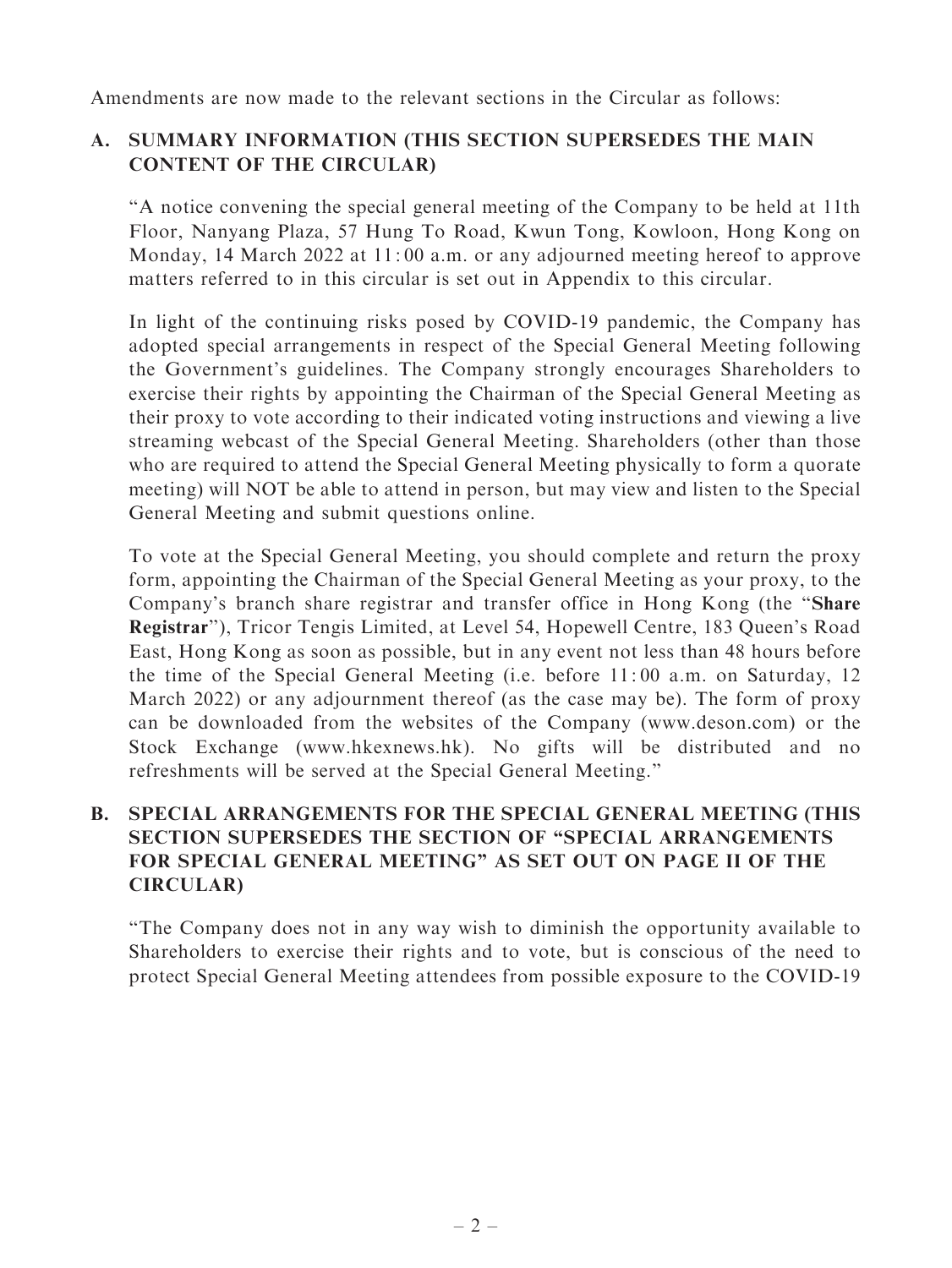pandemic. To comply with the regulatory requirements and to safeguard the interests of public health and safety, the Company has introduced special arrangements for the Special General Meeting with details as set out below:

# Attending the Special General Meeting by Electronic Means

The Special General Meeting will be held with the minimum number of persons present as is required under the Bye-Laws of the Company to form a quorate meeting, together with a limited number of other attendees to ensure the proper conduct of the meeting.

Given the above reasons, NO other Shareholder, proxy or corporate representative should attend the Special General Meeting in person. Other than those in the quorum and the limited number of other attendees to ensure the proper conduct of the meeting, any other person who attempts to do so will be excluded and will not be permitted entry to the venue of the Special General Meeting.

The Company strongly encourages Shareholders to view and listen to the Special General Meeting through online access by visiting the designated URL link at https://spot-emeeting.tricor.hk/#/244 (the ''Online Platform''). Shareholders participating in the Special General Meeting using the Online Platform will be able to view the live streaming webcast of the Special General Meeting and submit questions through the Online Platform. However, such Shareholders will not be considered as attending the Special General Meeting in person and will not be counted as part of the quorum under the Bye-Laws of the Company.

#### Login details for registered Shareholders

Relevant information including login details to access the Online Platform shall be included in a separate notification letter to be sent by the Share Registrar, Tricor Tengis Limited, to each registered Shareholder who may access the Online Platform for viewing the Special General Meeting and submitting questions online through a computer, tablet or any browser enabled device.

#### Login details for beneficial owners or CCASS non-registered Shareholders

Beneficial owners or CCASS non-registered Shareholders whose Shares are held through banks, brokers, custodians, nominees or Hong Kong Securities Clearing Company Limited ("HKSCC") who wish to participate in the Special General Meeting through the Online Platform for viewing the Special General Meeting and submitting questions online should (1) contact and instruct their banks, brokers, custodians, nominees or HKSCC Nominees Limited (together the ''Intermediary'') (through which the shares of the Company are held on their behalves); and (2) provide their e-mail addresses to their Intermediary before the time limit required by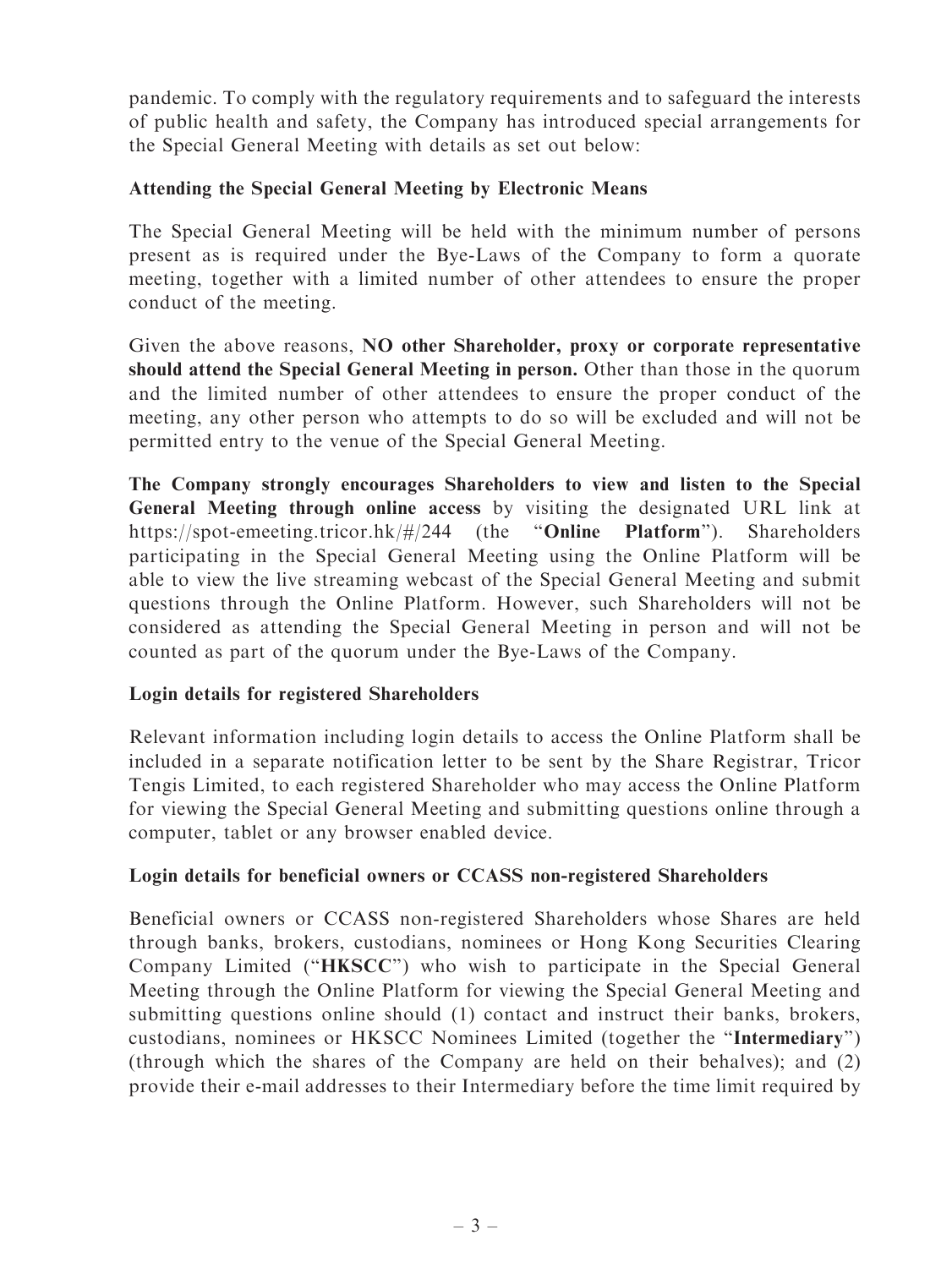the relevant Intermediary. Relevant information including login details to access the Online Platform will then be sent by the Share Registrar to the e-mail addresses provided by the non-registered Shareholders.

# Vote by appointing the Chairman of the Special General Meeting as your proxy

As Shareholders cannot attend the Special General Meeting in person, the Company strongly recommend the Shareholders to exercise their voting rights by submitting form of proxy in advance of the Special General Meeting. If Shareholders wish to vote on any of the resolutions at the Special General Meeting, they should appoint the Chairman of the Special General Meeting as their proxy to vote on their behalf by completing and returning the form of proxy in accordance with the instruction printed thereon to the Share Registrar, Tricor Tengis Limited, at Level 54, Hopewell Centre, 183 Queen's Road East, Hong Kong as soon as possible, but in any event not less than 48 hours before the time of the Special General Meeting (i.e. before 11: 00 a.m. on Saturday, 12 March 2022) or any adjournment thereof (as the case may be). If a person who is not the Chairman of the Special General Meeting is appointed as proxy, that person will not be permitted entry to the Special General Meeting and will not be able to exercise the vote(s). In any event, shareholders will not be deprived of their rights of voting on the resolutions to be proposed at the Special General Meeting.

Similarly, beneficial owners and CCASS non-registered Shareholders whose Shares are held through banks, brokers, custodians, nominees or HKSCC should contact and instruct their relevant Intermediary (through which the shares of the Company are held on their behalves) to appoint the Chairman of the Special General Meeting as the proxy to vote on their behalves.

The form of proxy can be downloaded from the websites of the Company (www.deson.com) or the Stock Exchange (www.hkexnews.hk) and be returned to the Share Registrar as stated above.

# Questions at or prior to the Special General Meeting

Shareholders attending the Special General Meeting through the Online Platform may submit questions relevant to the proposed resolutions online during the Special General Meeting. Shareholders can also send their questions by email to sgm@deson.com if they have any question about the relevant resolutions or about the Company, or any matter for communication with the Board, as early as possible before the date of the Special General Meeting. The Company will endeavour to reply as soon as practicable.

#### Enquiry on the special arrangement of the Special General Meeting

For enquiries or assistance, you may contact the Share Registrar at (852) 2980 1333 or email to is-enquiries@hk.tricorglobal.com.''